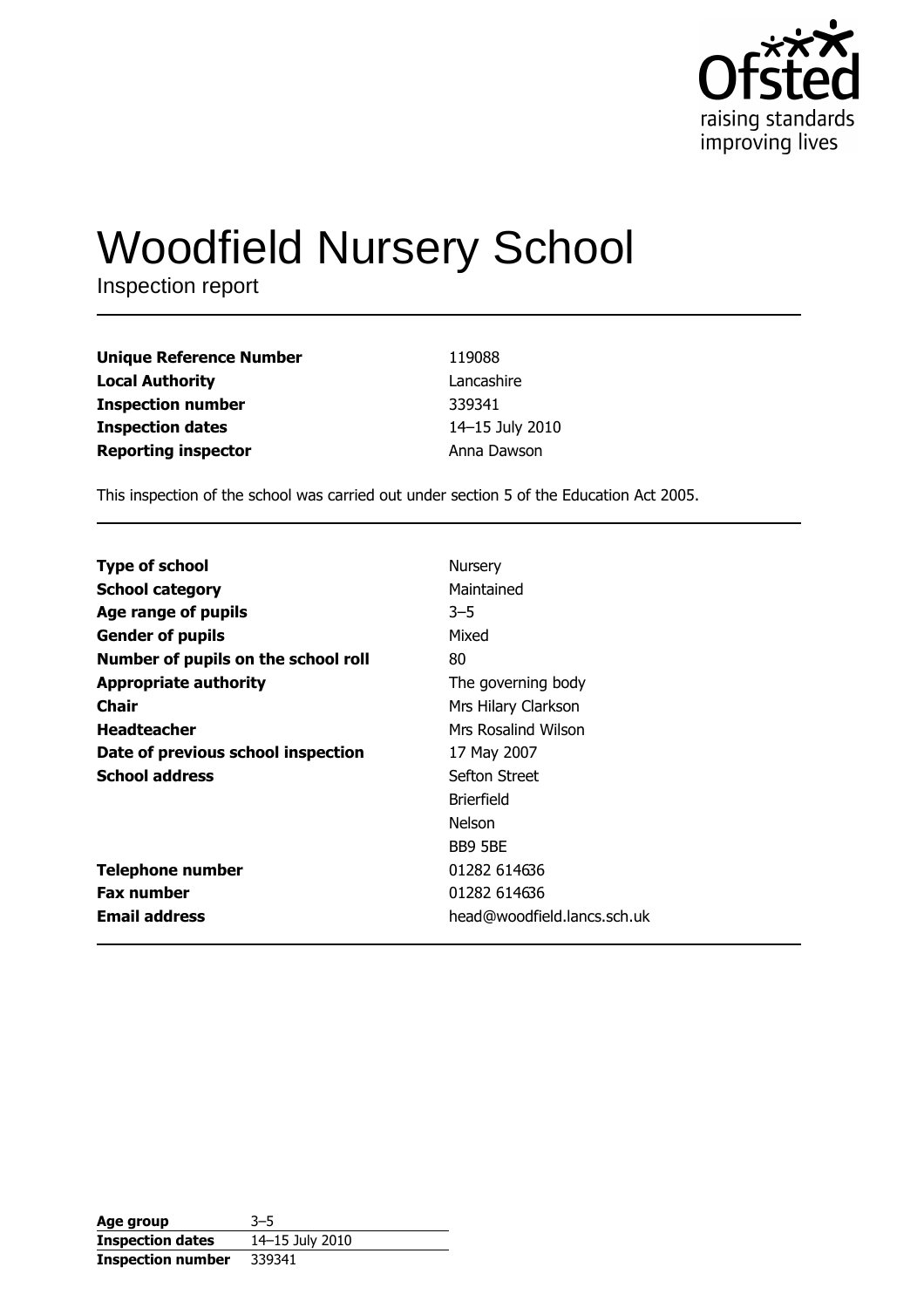The Office for Standards in Education, Children's Services and Skills (Ofsted) regulates and inspects to achieve excellence in the care of children and young people, and in education and skills for learners of all ages. It regulates and inspects childcare and children's social care, and inspects the Children and Family Court Advisory Support Service (Cafcass), schools, colleges, initial teacher training, work-based learning and skills training, adult and community learning, and education and training in prisons and other secure establishments. It rates council children's services, and inspects services for looked after children, safequarding and child protection.

Further copies of this report are obtainable from the school. Under the Education Act 2005, the school must provide a copy of this report free of charge to certain categories of people. A charge not exceeding the full cost of reproduction may be made for any other copies supplied.

If you would like a copy of this document in a different format, such as large print or Braille, please telephone 08456 404045, or email enquiries@ofsted.gov.uk.

You may copy all or parts of this document for non-commercial educational purposes, as long as you give details of the source and date of publication and do not alter the documentation in any way.

Royal Exchange Buildings St Ann's Square Manchester M2 7LA T: 08456 404045 Textphone: 0161 618 8524 E: enquiries@ofsted.gov.uk W: www.ofsted.gov.uk © Crown copyright 2010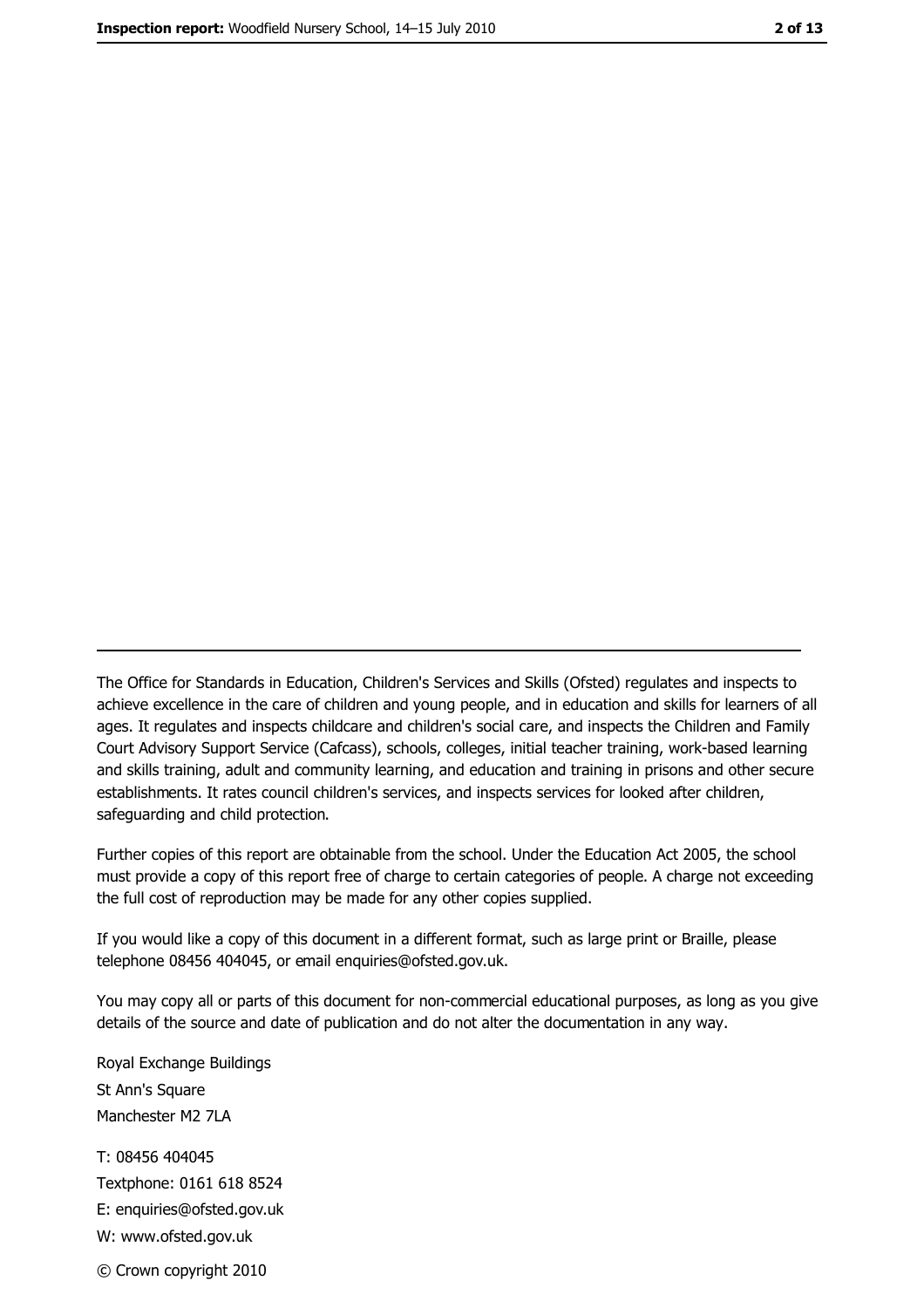# **Introduction**

This inspection was carried out by two additional inspectors. The inspectors visited 10 lessons. All three teachers and the teaching assistants were observed. Meetings were held with the governors, staff and groups of parents and carers. The inspectors observed the work of the school and that of children, and looked at school policies, records of meetings, assessment and monitoring information, curricular planning, individual education plans and the school improvement plan. In addition, 40 parental questionnaires were received and analysed.

The inspection team reviewed many aspects of the school's work. It looked in detail at the following:

- how well the different groups of children achieve from their starting points  $\blacksquare$
- whether the teaching meets the needs of all groups of children  $\blacksquare$
- how well outdoor learning contributes to children's learning and development  $\blacksquare$
- the effectiveness of the priorities to raise standards.  $\blacksquare$

# Information about the school

The vast majority of children are from Asian heritages and speak English as an additional language. A large majority are at a very early stage of learning English. The proportion of children with special educational needs and/or disabilities is above average overall. None of the children has a statement of special educational needs. The nursery has two sessions and children either attend in the morning or the afternoon.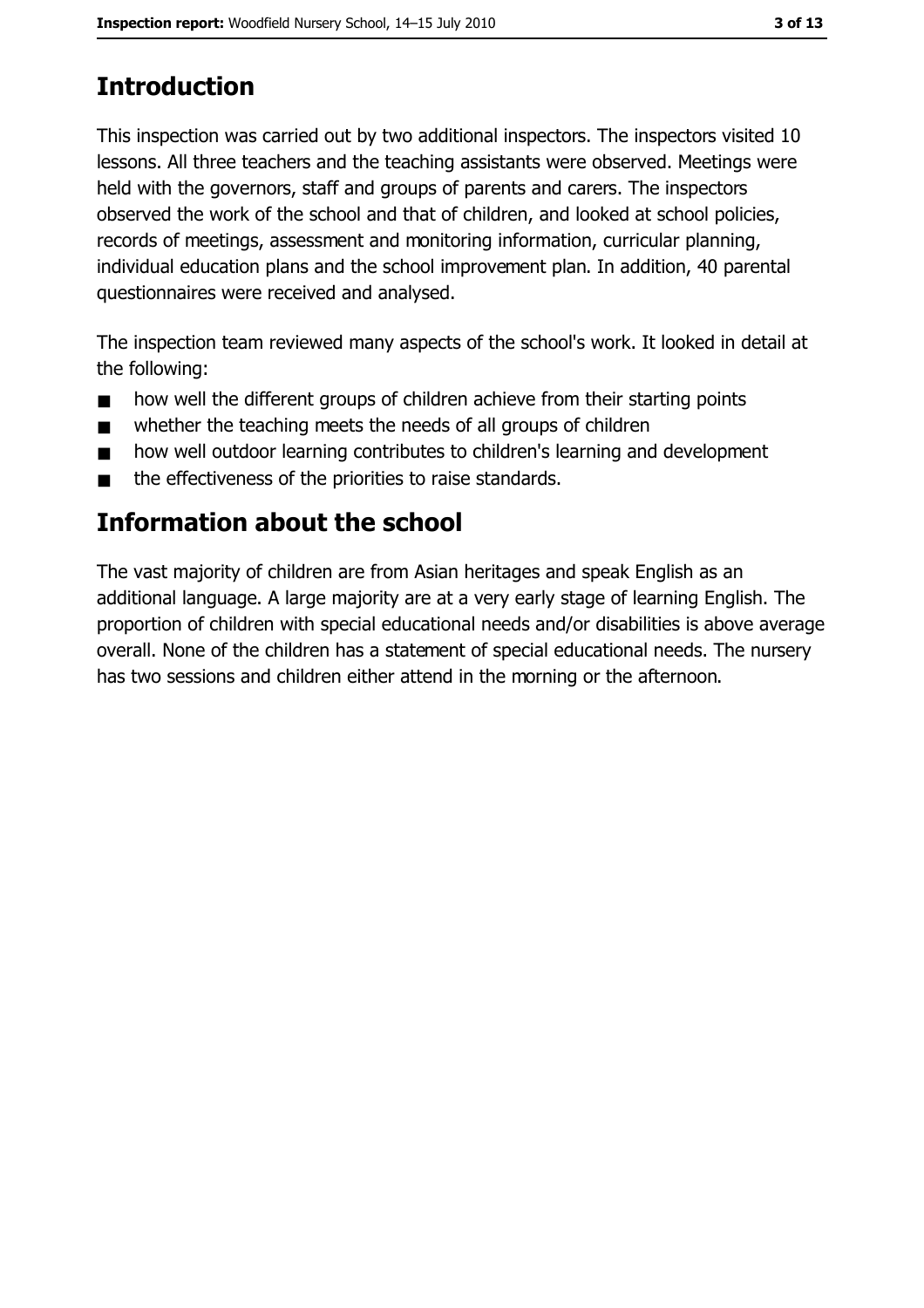Inspection grades: 1 is outstanding, 2 is good, 3 is satisfactory, and 4 is inadequate Please turn to the glossary for a description of the grades and inspection terms

# **Inspection judgements**

## Overall effectiveness: how good is the school?

#### The school's capacity for sustained improvement

### **Main findings**

This is a good school. Comments from parents and carers such as, 'the staff are passionate about early years education which is evident in my child's happiness', are a reflection of the outstanding care, guidance and support given to children. The children love coming to school and feel exceptionally safe and secure.

The school is fully inclusive. There are high quality partnerships with outside agencies to promote children's learning and well-being and to provide support for families. It is not surprising that the parents and carers value and support the nursery. As one parent said, 'I have always found the staff willing to do whatever they can to help out the parents'. Most children first start in the nursery with low skills compared to those typical for their age. Right from the beginning, relationships between children and their key workers are extremely strong. Great care is taken to get to know each child and their particular interests and needs. As a result, the children soon feel extremely safe and secure and go on to make good progress and achieve well in all areas of learning. This includes children with special educational needs and/or disabilities and those for whom English is an additional language. Progress is most rapid in the development of children's personal and social skills. Those at the early stage of learning English as an additional language make rapid progress in their understanding of English. Overall, children leave Nursery having reached the levels expected of them. However, the progress children make in speaking English is not as rapid. When planning activities, the staff follow the interests and needs of the children well and question them well to promote thinking and learning about their activities. Consequently, children are interested and motivated to become independent and explore their activities. The staff record their assessments of children's achievements and use them well to plan challenging activities in children's social, language and mathematical skills. In children's physical and creative development and their knowledge and understanding of the world, the achievements are not as well recorded. This means that opportunities are sometimes missed to challenge children further in these areas of learning.

There is exceptionally good direction and leadership demonstrated by the headteacher. The staff work well as a team are successful in ensuring children's well- being and their good achievement. Considering the good improvement from the last inspection and the accuracy of the school's self-evaluation and determination of the staff to succeed, the school has good capacity to improve further.

## What does the school need to do to improve further?

Raise standards further in children's speaking skills for those at an early stage of  $\blacksquare$ 

| $\mathbf{z}$ |
|--------------|
| ↗            |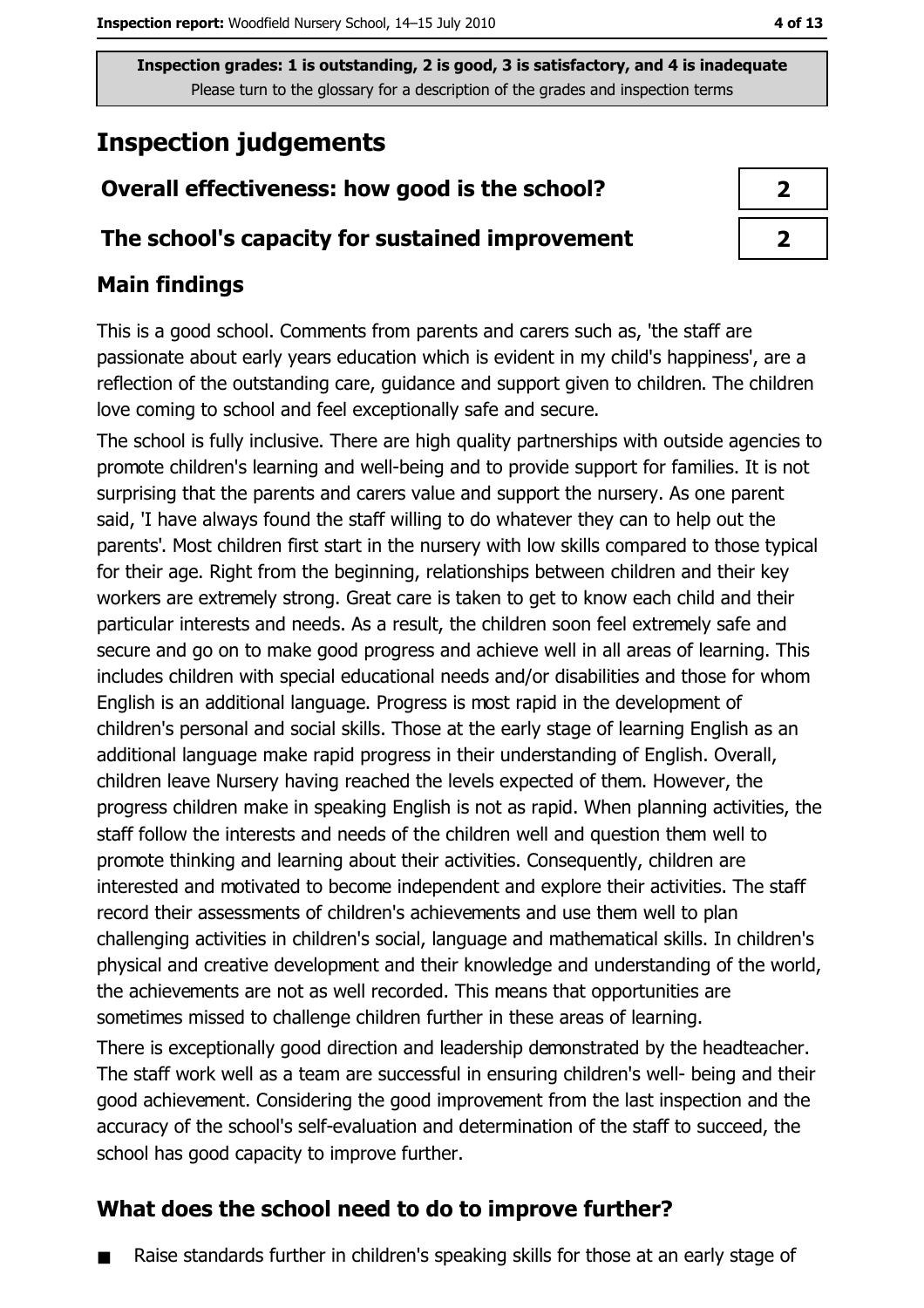Inspection grades: 1 is outstanding, 2 is good, 3 is satisfactory, and 4 is inadequate Please turn to the glossary for a description of the grades and inspection terms

learning English as an additional language, by:

- providing further opportunities for children to practise their speaking skills
- making the best use of resources to promote children's speaking skills.
- Refine the assessments of children's progress in their physical and creative development and of their knowledge and understanding of the world, to consistently plan challenging activities to meet children's individual needs.

#### **Outcomes for individuals and groups of children**

Children achieve well from their starting points. For example, following the story of The Owl Babies', children were excited to learn about owls and looked forward to some of them visiting school. When they were shown to the children, the children became engrossed in learning about their food, sizes and ages. With encouragement, they overcame their fear to stroke their feathers. This led to children spontaneously drawing the owls to record the visit. The end of the session became a social as well as an educational one, as parents and carers enjoyed joining in when they came to pick their children up from school.

From low starting points, nearly all children make good progress. Those at the early stages of learning English receive good bilingual support from staff, enabling them to make rapid progress in understanding English. Children with special educational needs and/or disabilities make good progress as their needs are identified quickly and met well. Relationships between the children and staff are extremely good. Strong links are developed from when children first come to nursery. This results in children feeling extremely secure, which enables them to participate in all activities on offer. Consequently, children enjoy learning, play together very well and make particularly good progress in their personal, social and emotional development.

Attendance is about the same as most other Nursery schools and has risen since last year because of the effective procedures in place. Children have a good understanding of how to stay healthy and enjoy snacks of fruit and vegetables, including the lettuce they have grown in the garden, and know that milk and water are good for them. They maintain good hygiene and independently wash their hands when they need to. Children enjoy their outdoor activities which provide them with plenty of exercise. Their developing social, language and mathematical skills, as well as confidence in using information and communication technology, lay the foundation for later learning. Children willingly take on small responsibilities, such as tidying away their resources. Their spiritual, moral, social and cultural development is good overall, with social development as the strongest element. The children join in a variety celebrations of cultures and faiths different from their own.

These are the grades for children's outcomes

 $\overline{2}$ 

 $1$  The grades for attainment and attendance are: 1 is high; 2 is above average; 3 is broadly average; and 4 is low.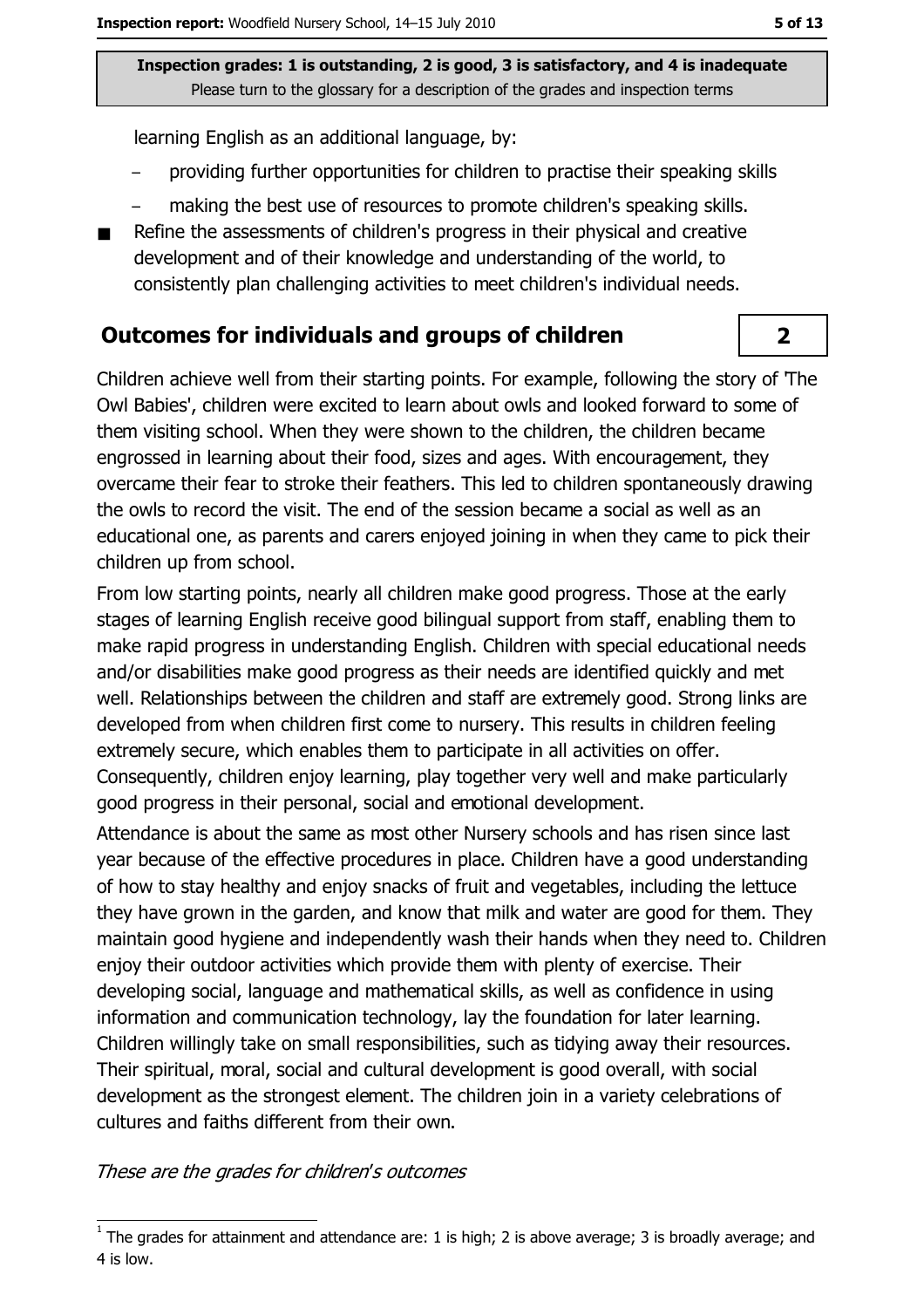ite

| Inspection grades: 1 is outstanding, 2 is good, 3 is satisfactory, and 4 is inadequa |
|--------------------------------------------------------------------------------------|
| Please turn to the glossary for a description of the grades and inspection terms     |

| <b>Outcomes for children in the Early Years Foundation Stage</b>                                              |                |
|---------------------------------------------------------------------------------------------------------------|----------------|
| Children's achievement and the extent to which they enjoy their learning                                      |                |
| Taking into account:<br>Children's attainment <sup>1</sup>                                                    | 3              |
| The quality of children's learning and their progress                                                         | $\overline{2}$ |
| The quality of learning for children with special educational needs and/or<br>disabilities and their progress |                |
| The extent to which children feel safe                                                                        |                |
| <b>Children's behaviour</b>                                                                                   |                |
| The extent to which children adopt healthy lifestyles                                                         | $\overline{2}$ |
| The extent to which children contribute to the school and wider community                                     |                |
| The extent to which children develop skills that will contribute to their future<br>economic well-being       |                |
| Taking into account:<br>Children's attendance <sup>1</sup>                                                    | 3              |
| The extent of children's spiritual, moral, social and cultural development                                    |                |

#### How effective is the provision?

The staff take excellent care of the children. Right from the start there are strong links made with the key workers, who work with parents and carers to support and develop children's personal, social and emotional development. As a result, the children are happy and sociable. When they need help they are confident in approaching their key worker or other members of staff, who ensure their needs are met. The staff are skilled in deepening children's thinking and build up their knowledge and understanding when talking and questioning children about their activities. However, while children are developing good listening skills, their speaking skills develop at a slower pace, because at times adults miss opportunities to encourage children to talk more about what they are doing. The staff use their recorded assessments of children's learning well to plan the next learning steps in social, language and mathematical skills. In other areas of learning, assessments are not always as effectively recorded or used in order to challenge children in their learning. The curricular activities are varied and interesting. They inspire children to investigate and find things out for themselves, because the staff build on the children's needs and interests. Children's knowledge and understanding of the wider world is enhanced by the many outings and trips to the community and visitors into school.

These are the grades for the quality of provision

The quality of provision in the Early Years Foundation Stage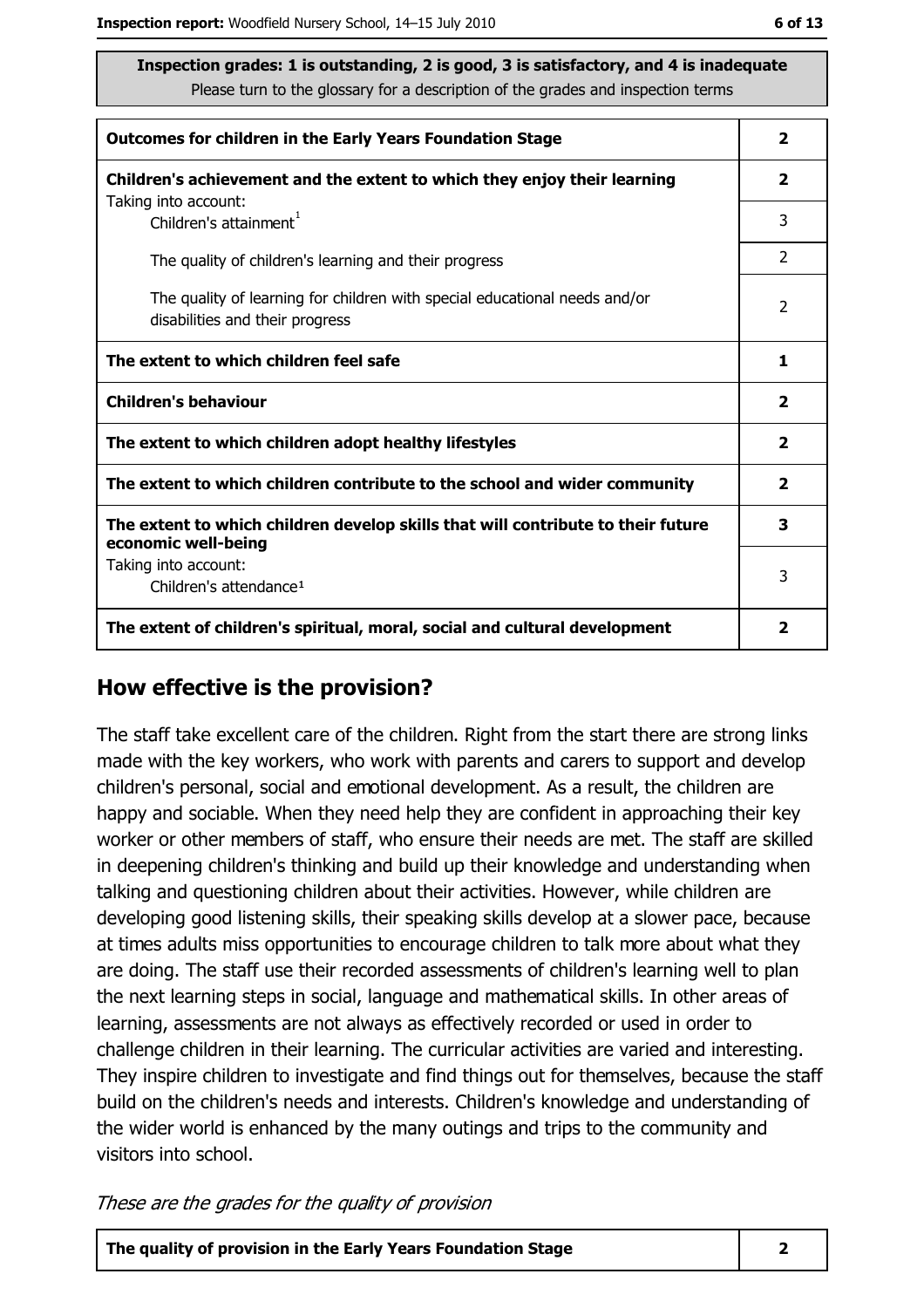| Libercuon graucs. I is outstanding, 2 is good, 3 is satisfactory, and 4 is madequate<br>Please turn to the glossary for a description of the grades and inspection terms |  |  |  |
|--------------------------------------------------------------------------------------------------------------------------------------------------------------------------|--|--|--|
| The quality of teaching                                                                                                                                                  |  |  |  |
| Taking into account:<br>The use of assessment to support learning                                                                                                        |  |  |  |
| The extent to which the curriculum meets children's needs, including, where<br>relevant, through partnerships                                                            |  |  |  |
| The effectiveness of care, guidance and support                                                                                                                          |  |  |  |

 $\overline{4}$  2 is  $\overline{2}$ 

#### How effective are leadership and management?

The headteacher provides extremely good leadership in setting the direction for improvement and promoting an exceptionally inclusive school. The staff are hardworking and show good teamwork. They know their roles and responsibilities and manage them well. They are particularly effective in their key worker roles. Self-evaluation is accurate and the school is effective in implementing the aims and priorities for improvement. For example, the staff are successful in narrowing the gap in children's achievement by raising standards, particularly in children's personal, social skills, their understanding of English and listening skills.

Safeguarding has a high priority, policies are of good quality and there are effective procedures in place to ensure children's safety. The staff fully meet the requirements for children's welfare and have a good understanding of policy and procedures. Community cohesion is promoted well. Relationships between children of different ethnic backgrounds are harmonious. The children gain a good awareness of others' faiths and cultures through the celebration of festivals, visits to the local community and visits from the community faith leaders. There are effective international links and developing links with another school in a different White British community.

There are effective partnerships with parents and carers. The parents and carers get good information about their children's progress at termly progress meetings and through their end of year report. The school encourages them effectively to be partners in their children's education and development, for instance, through the key worker system, and to participate in the many outings and celebrations that are organised. There are excellent links with other agencies to ensure that pupils' needs are met, particularly those with special educational needs and/or disabilities and those whose circumstances have made them most vulnerable.

Governors are supportive and knowledgeable and effective in challenging the school. They know the overall strengths and areas for development well and are developing effectively their skills in monitoring and evaluating the impact of their work. The school gives good value for money.

These are the grades for leadership and management

The effectiveness of leadership and management in the Early Years Foundation **Stage**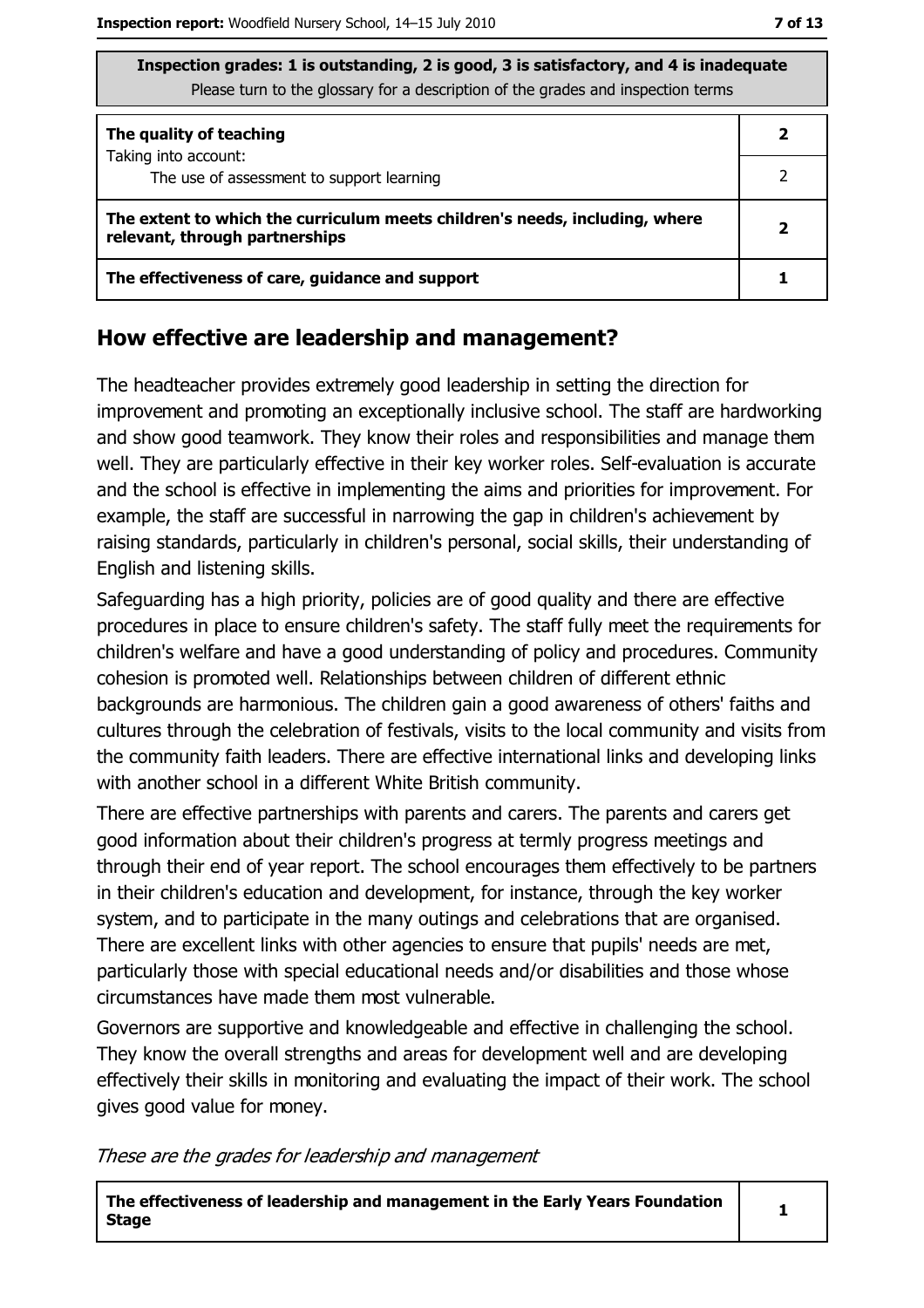| ۰.<br>۰.<br>I | .,<br>۰. |
|---------------|----------|
|---------------|----------|

| Inspection grades: 1 is outstanding, 2 is good, 3 is satisfactory, and 4 is inadequate<br>Please turn to the glossary for a description of the grades and inspection terms |                         |  |
|----------------------------------------------------------------------------------------------------------------------------------------------------------------------------|-------------------------|--|
| The effectiveness of leadership and management in embedding ambition and<br>driving improvement                                                                            | 1                       |  |
| Taking into account:<br>The leadership and management of teaching and learning                                                                                             | 2                       |  |
| The effectiveness of the governing body in challenging and supporting the<br>school so that weaknesses are tackled decisively and statutory responsibilities<br>met        | $\overline{\mathbf{2}}$ |  |
| The effectiveness of the school's engagement with parents and carers                                                                                                       | $\mathbf{2}$            |  |
| The effectiveness of partnerships in promoting learning and well-being                                                                                                     | 1                       |  |
| The effectiveness with which the school promotes equality of opportunity and<br>tackles discrimination                                                                     | 1                       |  |
| The effectiveness of safeguarding procedures                                                                                                                               | 2                       |  |
| The effectiveness with which the school promotes community cohesion                                                                                                        | $\mathcal{P}$           |  |
| The effectiveness with which the school deploys resources to achieve value for<br>money                                                                                    | $\overline{2}$          |  |

#### **Views of parents and carers**

The questionnaires and discussions with parents and carers show that overall, they are very supportive and say that their children enjoy coming to school. Parents and carers are appreciative of the high quality care and support provided by the staff. This is evident in comments such as the school, 'has been nothing but very supportive and have always taken care of my child'. A very few have concerns. The nursery is well led and managed and meets the needs of the children well. The inspection finds that behaviour is good and that children make good progress overall, but that they could make more progress, especially in the development of their speaking skills in English. The inspection also finds that parents and carers get good information about their children's progress, and that the nursery effectively helps parents and carers to support their children's learning at home.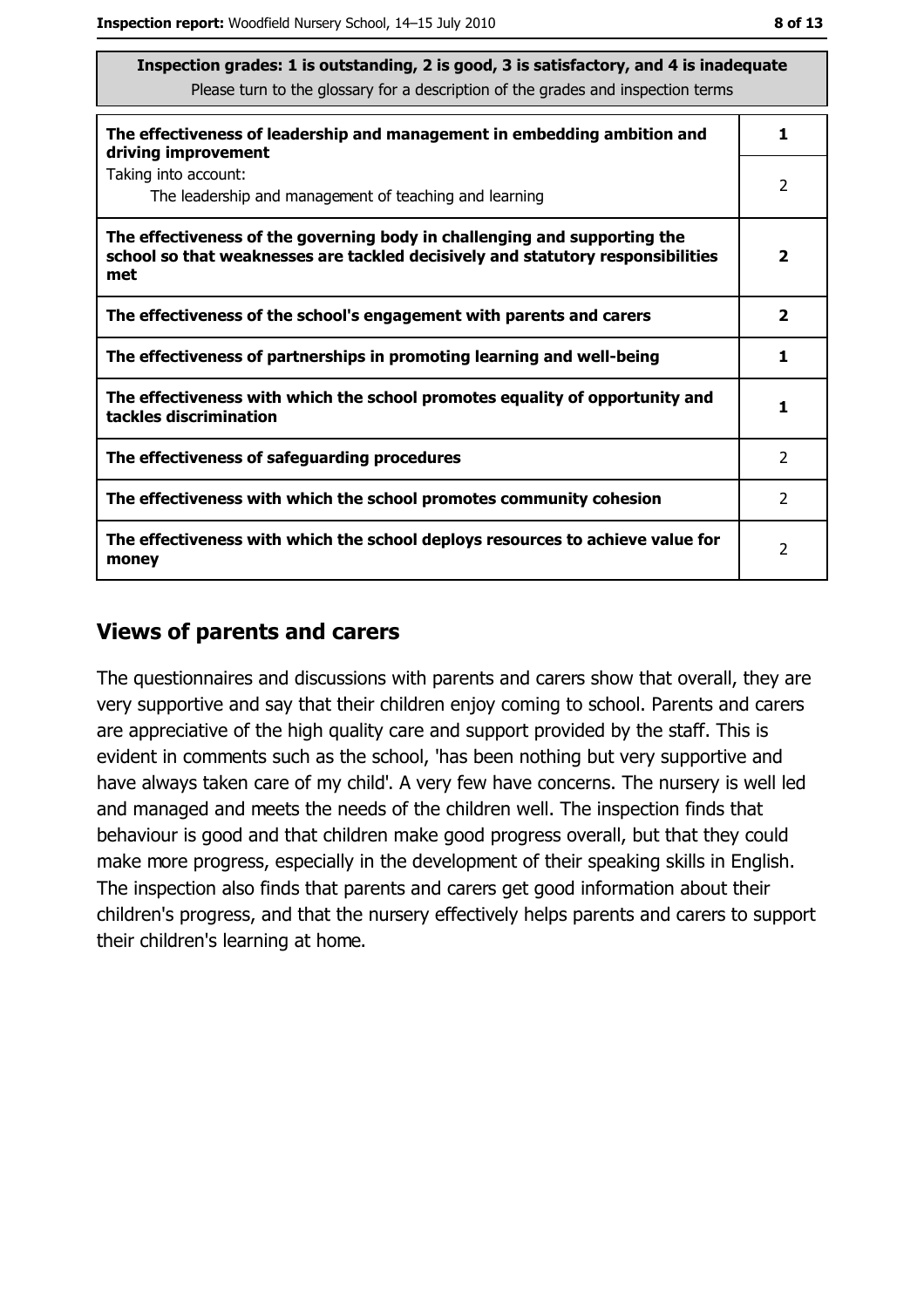## Responses from parents and carers to Ofsted's questionnaire

Ofsted invited all the registered parents and carers of pupils registered at Woodfield Nursery School to complete a questionnaire about their views of the school.

In the questionnaire, parents and carers were asked to record how strongly they agreed with 13 statements about the school.

The inspection team received 40 completed questionnaires by the end of the on-site inspection. In total, there are 80 pupils registered at the school.

| <b>Statements</b>                                                                                                                                                                                                                                       | <b>Strongly</b><br><b>Agree</b> | <b>Strongly</b><br><b>Disagree</b><br><b>Agree</b><br>disagree |              |               |                |               |              |               |
|---------------------------------------------------------------------------------------------------------------------------------------------------------------------------------------------------------------------------------------------------------|---------------------------------|----------------------------------------------------------------|--------------|---------------|----------------|---------------|--------------|---------------|
|                                                                                                                                                                                                                                                         | <b>Total</b>                    | $\frac{1}{2}$                                                  | <b>Total</b> | $\frac{0}{0}$ | <b>Total</b>   | $\frac{0}{0}$ | <b>Total</b> | $\frac{1}{2}$ |
| My child enjoys school                                                                                                                                                                                                                                  | 28                              | 70                                                             | 10           | 25            | $\mathbf 0$    | 0             | 0            | 0             |
| The school keeps my child<br>safe                                                                                                                                                                                                                       | 30                              | 75                                                             | 8            | 20            | 1              | 3             | 0            | 0             |
| The school informs me<br>about my child's progress                                                                                                                                                                                                      | 22                              | 55                                                             | 15           | 38            | $\overline{2}$ | 5             | 0            | 0             |
| My child is making enough<br>progress at this school                                                                                                                                                                                                    | 20                              | 50                                                             | 17           | 43            | $\overline{2}$ | 5             | 0            | 0             |
| The teaching is good at this<br>school                                                                                                                                                                                                                  | 21                              | 53                                                             | 16           | 40            | $\mathbf{1}$   | 3             | 0            | 0             |
| The school helps me to<br>support my child's learning                                                                                                                                                                                                   | 22                              | 55                                                             | 14           | 35            | $\overline{2}$ | 5             | 0            | 0             |
| The school helps my child to<br>have a healthy lifestyle                                                                                                                                                                                                | 24                              | 60                                                             | 12           | 30            | $\mathbf{1}$   | 3             | 0            | 0             |
| The school makes sure that<br>my child is well prepared for<br>the future (for example<br>changing year group,<br>changing school, and for<br>children who are finishing<br>school, entering further or<br>higher education, or<br>entering employment) | 20                              | 50                                                             | 16           | 40            | $\overline{2}$ | 5             | $\mathbf 0$  | 0             |
| The school meets my child's<br>particular needs                                                                                                                                                                                                         | 20                              | 50                                                             | 16           | 40            | 3              | 8             | 0            | 0             |
| The school deals effectively<br>with unacceptable behaviour                                                                                                                                                                                             | 17                              | 43                                                             | 17           | 43            | 3              | 8             | $\mathbf{1}$ | 3             |
| The school takes account of<br>my suggestions and<br>concerns                                                                                                                                                                                           | 19                              | 48                                                             | 15           | 38            | $\overline{4}$ | 10            | 0            | 0             |
| The school is led and<br>managed effectively                                                                                                                                                                                                            | 25                              | 63                                                             | 12           | 30            | $\overline{2}$ | 5             | 0            | $\mathbf 0$   |
| Overall, I am happy with my<br>child's experience at this<br>school                                                                                                                                                                                     | 25                              | 63                                                             | 13           | 33            | $\pmb{0}$      | 0             | $\mathbf 0$  | 0             |

The table above summarises the responses that parents and carers made to each statement. The percentages indicate the proportion of parents and carers giving that response out of the total number of completed questionnaires. Where one or more parents and carers chose not to answer a particular question, the percentages will not add up to 100%.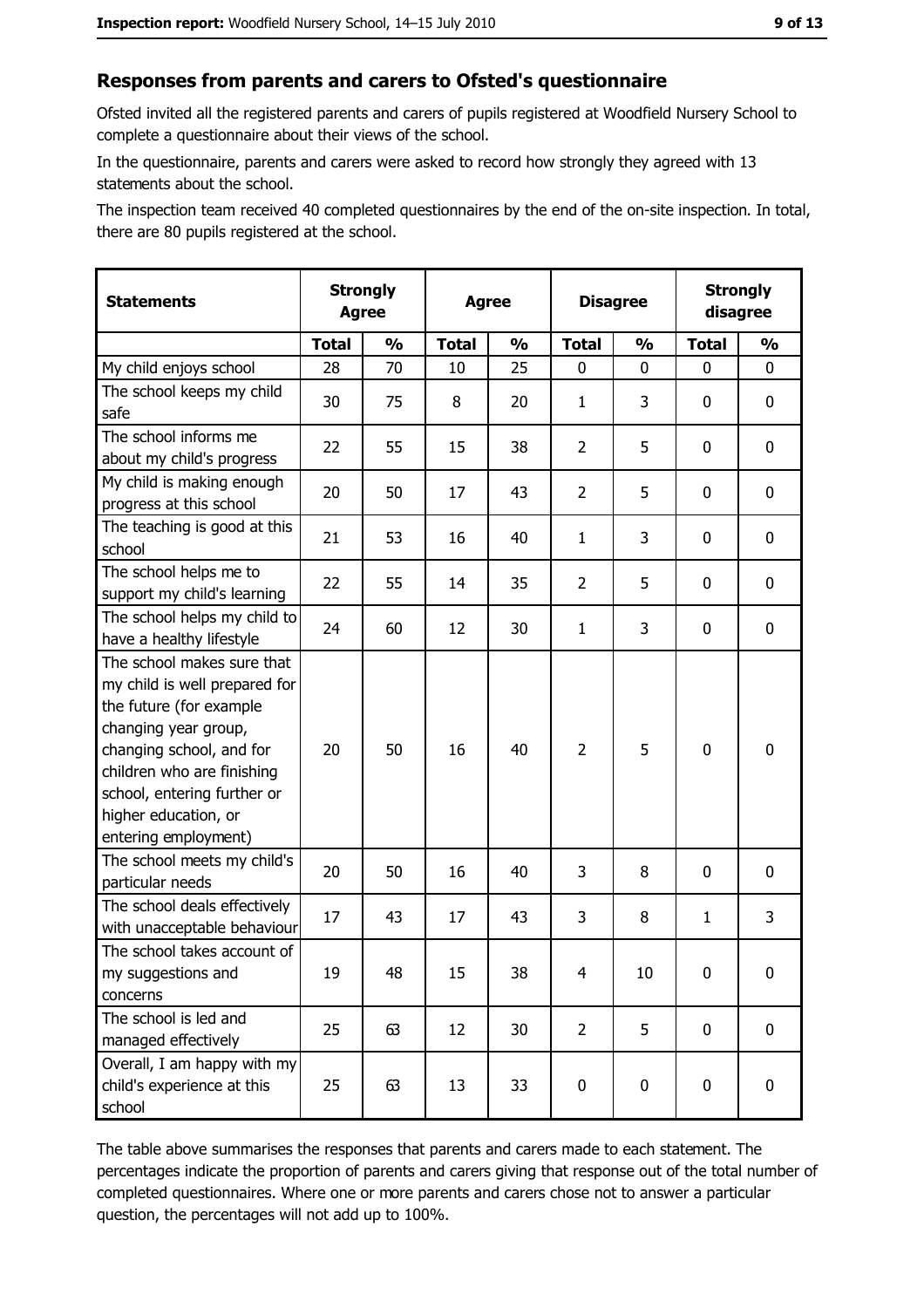# Glossary

| Grade   | <b>Judgement</b> | <b>Description</b>                                                                                                                                                                                                                |
|---------|------------------|-----------------------------------------------------------------------------------------------------------------------------------------------------------------------------------------------------------------------------------|
| Grade 1 | Outstanding      | These features are highly effective. An oustanding<br>school provides exceptionally well for its children's<br>needs.                                                                                                             |
| Grade 2 | Good             | These are very positive features of a school. A school<br>that is good is serving its children well.                                                                                                                              |
| Grade 3 | Satisfactory     | These features are of reasonable quality. A satisfactory<br>school is providing adequately for its children.                                                                                                                      |
| Grade 4 | Inadequate       | These features are not of an acceptable standard. An<br>inadequate school needs to make significant<br>improvement in order to meet the needs of its children.<br>Ofsted inspectors will make further visits until it<br>improves |

## What inspection judgements mean

#### **Overall effectiveness of schools**

|                       | Overall effectiveness judgement (percentage of<br>schools) |      |                     |                   |  |
|-----------------------|------------------------------------------------------------|------|---------------------|-------------------|--|
| <b>Type of school</b> | <b>Outstanding</b>                                         | Good | <b>Satisfactory</b> | <b>Inadequate</b> |  |
| Nursery schools       | 51                                                         | 45   | 0                   | 4                 |  |
| Primary schools       | 6                                                          | 41   | 42                  | 10                |  |
| Secondary schools     | 8                                                          | 34   | 44                  | 14                |  |
| Sixth forms           | 10                                                         | 37   | 50                  | 3                 |  |
| Special schools       | 32                                                         | 38   | 25                  | 5                 |  |
| Pupil referral units  | 12                                                         | 43   | 31                  | 14                |  |
| All schools           | 9                                                          | 40   | 40                  | 10                |  |

New school inspection arrangements were introduced on 1 September 2009. This means that inspectors now make some additional judgements that were not made previously.

The data in the table above is for the period 1 September to 31 December 2009 and is the most recently published data available (see www.ofsted.gov.uk). Please note that the sample of schools inspected during the autumn term 2009 was not representative of all schools nationally, as weaker schools are inspected more frequently than good or outstanding schools.

Percentages are rounded and do not always add exactly to 100. Secondary school figures include those that have sixth forms, and sixth form figures include only the data specifically for sixth form inspection judgements.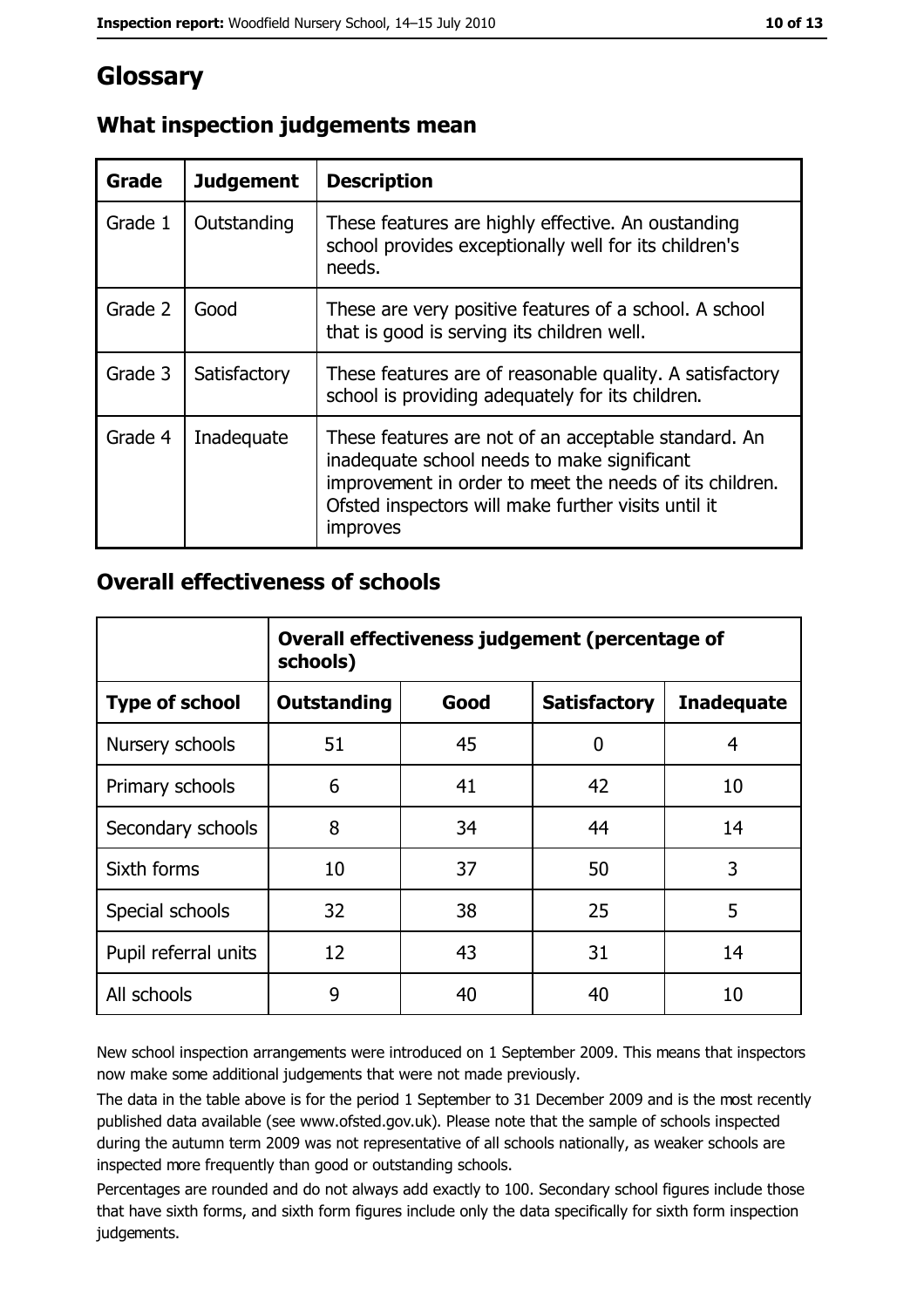# **Common terminology used by inspectors**

| Achievement:               | the progress and success of a child in their<br>learning and development.                                                                                                                                                                                                                                                                                                                                        |
|----------------------------|------------------------------------------------------------------------------------------------------------------------------------------------------------------------------------------------------------------------------------------------------------------------------------------------------------------------------------------------------------------------------------------------------------------|
| Attainment:                | in other phases of school, for example<br>primary schools, attainment is the<br>standard of the pupils' work shown by test<br>and examination results and in lessons.<br>However, there is no national average for<br>three- and four-year-olds. Therefore, in<br>inspections of nursery schools, inspectors<br>take account of expectations in the<br>age-related bands of the Early Years<br>Foundation Stage. |
| Capacity to improve:       | the proven ability of the school to<br>continue improving. Inspectors base this<br>judgement on what the school has<br>accomplished so far and on the quality of<br>its systems to maintain improvement.                                                                                                                                                                                                         |
| Leadership and management: | the contribution of all the staff with<br>responsibilities, not just the headteacher,<br>to identifying priorities, directing and<br>motivating staff and running the school.                                                                                                                                                                                                                                    |
| Learning:                  | how well children acquire knowledge,<br>develop their understanding, learn and<br>practise skills and are developing their<br>competence as learners.                                                                                                                                                                                                                                                            |
| Overall effectiveness:     | inspectors form a judgement on a school's<br>overall effectiveness based on the findings<br>from their inspection of the school. The<br>following judgements, in particular,<br>influence what the overall effectiveness<br>judgement will be.                                                                                                                                                                   |
|                            | The school's capacity for sustained<br>improvement.<br>Outcomes for individuals and groups<br>of children.<br>The quality of teaching.<br>The extent to which the curriculum<br>meets children's needs, including<br>where relevant, through partnerships.<br>The effectiveness of care, guidance<br>and support.                                                                                                |
| Progress:                  | the rate at which children are learning in<br>nursery sessions and over longer periods<br>of time.                                                                                                                                                                                                                                                                                                               |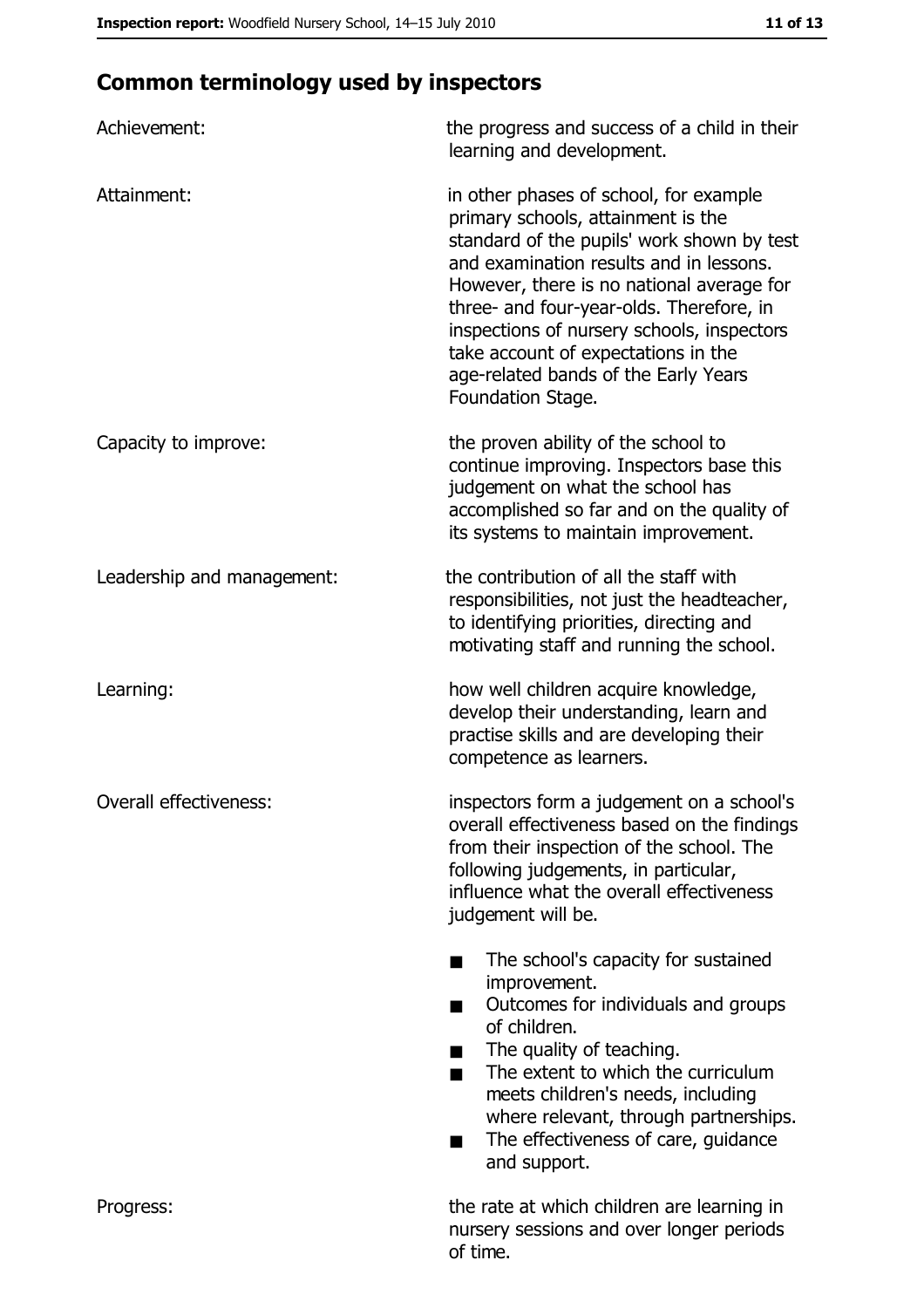This letter is provided for the school, parents and carers to share with their children. It describes Ofsted's main findings from the inspection of their school.



16 July 2010

Dear Children

Inspection of Woodfield Nursery School, Nelson, BB9 5BE

Do you remember when I came to see your nursery? This letter is to thank you for making me feel so welcome and for the lovely flowers you gave me. I shall tell you what I found out. I know that you enjoy all the activities at school and you like being with your friends. You behave well and get on well with one another. Your key workers take exceptionally good care of you so you feel extremely safe and secure. They teach you well so you make good progress. You enjoy your snacks and know that drinking milk and water and getting lots of exercise keeps you healthy. I really enjoyed the two days I spent with you, especially when the owls came to visit. I have a lovely photograph of holding TJ the eagle owl!

There are two things that would make your school even better. The teachers and other staff work hard to help you learn. I am asking them to help you learn to talk even more about the things you like doing. The teachers are going to look at their plans to help you enjoy some of your activities even more than you do now. I know you love coming to nursery and will carry on coming so you don't miss anything.

I shall always remember my visit to your school. Thank you for making it so enjoyable. Yours sincerely

Mrs Anna Dawson

Lead inspector